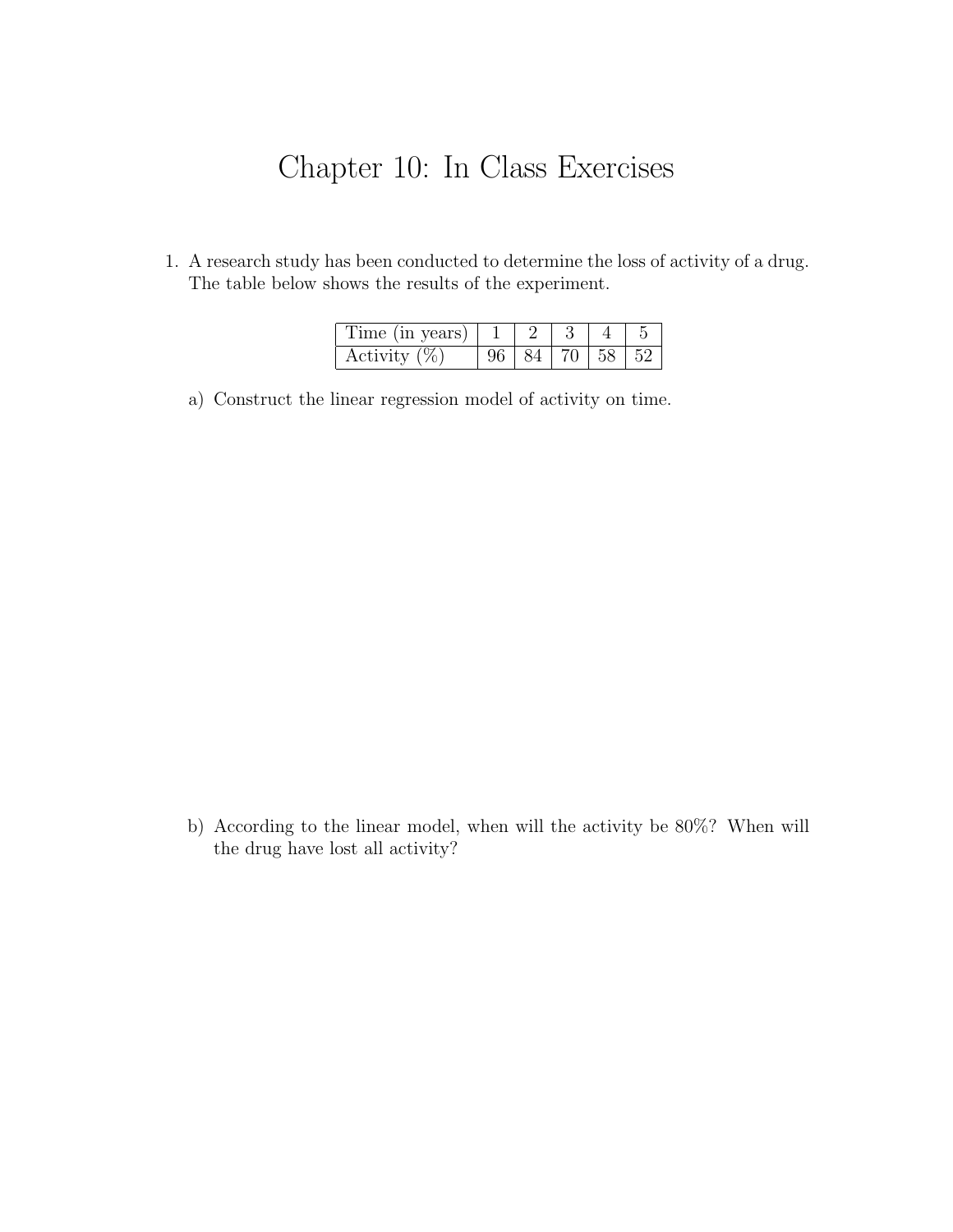| <b>Store</b>                | Square Feet | Annual Sales      |  |  |
|-----------------------------|-------------|-------------------|--|--|
|                             |             | (in thousands \$) |  |  |
|                             | 1726        | 3681              |  |  |
| $\mathcal{D}_{\mathcal{L}}$ | 1542        | 3395              |  |  |
| 3                           | 2816        | 6653              |  |  |
|                             | 5556        | 9543              |  |  |

2. You wish to examine the relationship between the square footage of produce stores and its annual sales. Sample data for 4 stores were obtained.

Let  $x$  be square feet and  $y$  be annual sales. Some pre-computed values for regression analysis obtained from these data are:

$$
\bar{x} = 2910, \quad \bar{y} = 5818,
$$
  
\n
$$
SS_{xy} = \sum_{i=1}^{4} (x_i - \bar{x})(y_i - \bar{y}) = 15,622,732
$$
  
\n
$$
SS_{xx} = \sum_{i=1}^{4} (x_i - \bar{x})^2 = 10,283,432
$$
  
\n
$$
SS_{yy} = \sum_{i=1}^{4} (y_i - \bar{y})^2 = 25,010,548.
$$

a) Find the simple linear regression line.

b) Find sum of squared errors (SSE), its variance  $(s^2)$  and standard deviation  $(s).$